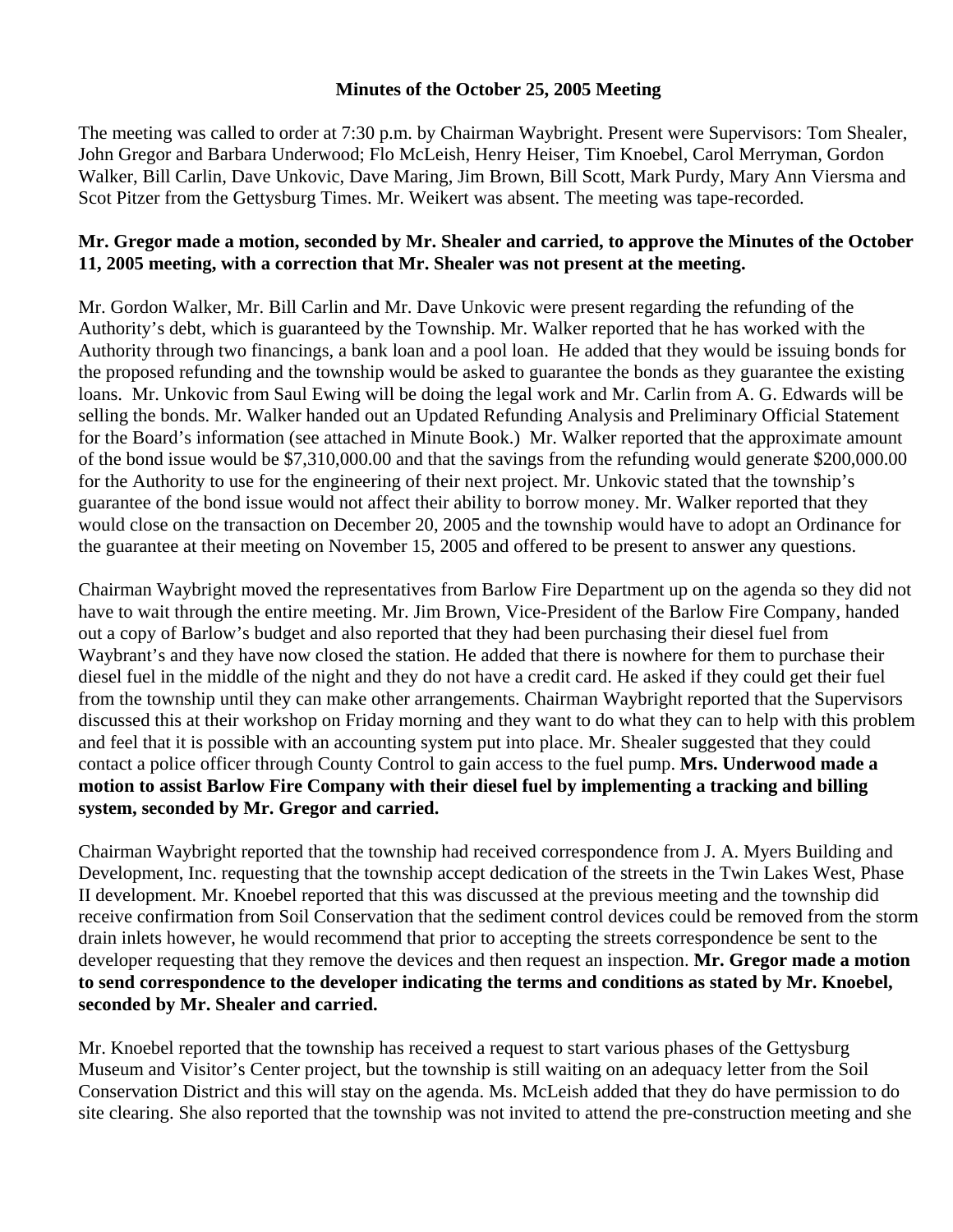spoke to Thom Conley about that.

Mr. Linwood Kern presented a Final Lot Addition Subdivision located on the corner of Emmitsburg Road and Ridge Road. The plan proposes to remove an 11,575 sq. ft. tract from the lands of Linwood Kern and add it to an existing 56,015 sq. ft. tract owned by Meadowview, Inc. The remaining lands of Linwood Kern would contain 1.217 acres. Mr. Knoebel reported that the plan has been revised per his comment letter dated October 13, 2005 and the Planning Commission's concern has been addressed by the preparation of a Deed of Consolidation being provided for Lots 1A, 1B and 2A. **Mr. Shealer made a motion to adopt Resolution 05- 29 Final Subdivision/Lot Addition Plan for Linwood Kern, seconded by Mrs. Underwood and carried.**

Chairman Waybright reported that the township has three bond reduction requests from: The Meadows, Camelot Square and Patriots Choice. Mr. Knoebel reported that The Meadows has bonding in place in the amount of \$300,000.00 and they have made a request for reduction dated September 22, 2005. He added that they take exception with some of the developer's estimates of completion and they are recommending that the developer revise his request and that the full amount of surety, in the amount of \$300,000.00 be retained**. Mr. Gregor made a motion to accept the recommendations made by Mr. Knoebel in his letter dated October 25, 2005 and notify the developer of same, seconded by Mrs. Underwood and carried.** 

Mr. Knoebel reported that a request has been received from Sharrah Design Group, on behalf of their client, Camelot Square, for release of the final remaining surety posted for community improvements. He added that he is in the process of reviewing this and will have something for the Board at their November meeting.

Mr. Knoebel also reported that a bond reduction request has been received from J.A. Myers for Patriots Choice, Phase I and that he concurs with their request to release \$509,945.51 leaving a balance of \$404,368.21. **Mr. Gregor made a motion to accept Mr. Knoebel's recommendation made in his letter dated October 25, 2005 and approve the release of \$509,945.51, seconded by Mr. Shealer and carried.** 

**Mr. Gregor made a motion, seconded by Mr. Shealer and carried to approve a request for extension made by Sharrah Design Group on behalf of Martin Farm LLC to extend the review period for the Cumberland Village Preliminary Plan until January 1, 2006.** 

**Mr. Gregor made a motion, seconded by Mrs. Underwood and carried to approve a request for extension made by Sharrah Design Group on behalf of his clients, Elton M. and Susan M. Shelton to extend the review period for their Lot Addition subdivision until January 1, 2006.** 

**Mr. Gregor made a motion, seconded by Mr. Shealer and carried to approve a request for extension made by Sharrah Design Group on behalf of their clients Wayne D. and Susan C. Hill to extend the review period for their Final Subdivision Plan until January 1, 2006.** 

## **Mr. Gregor made a motion, seconded by Mr. Shealer and carried to approve a request for extension from Sharrah Design Group on behalf of their clients Wayne D. and Susan C. Hill to extend the review period for the Preserves at Plum Run Subdivision Plan until January 1, 2006.**

Mr. Knoebel reported that the township has received a request from Patrono and Associates, LLC for the dedication of Pin Oak Lane, in the Roselawn Development, to the township. He added that along with the Deed of Dedication, the developer has provided a letter offering a \$9,000.00 CD to the township in lieu of an 18 month bond. He added that there are still some punch list items that need to be addressed and the township should be notified when the items are completed.